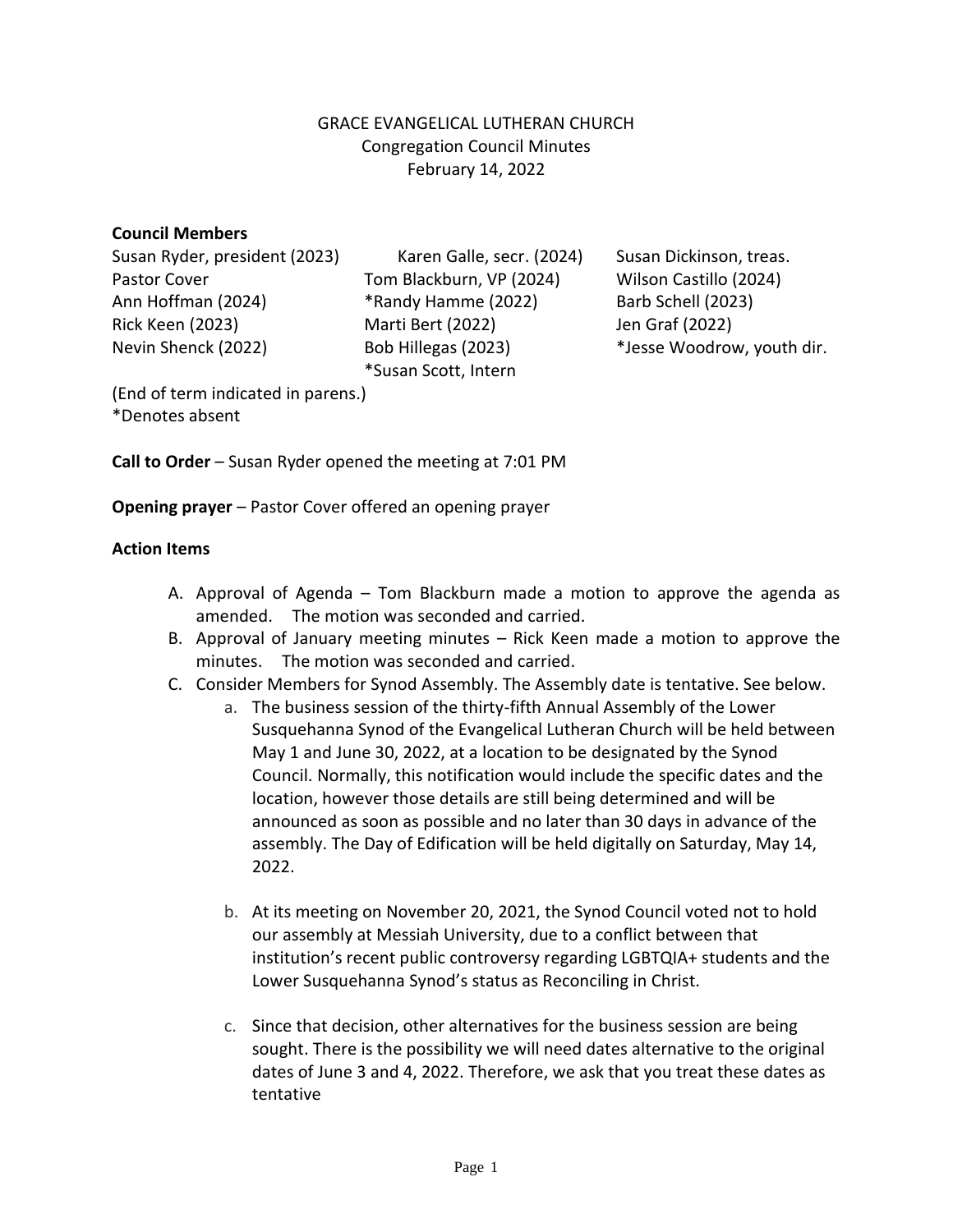- d. Council should discuss appointing two members to attend some names were suggested for consideration, but since the dates have not been finalized the vote was tabled until next month. In the meantime, council members should think about other people who might be good delegates.
- D. The ELCA Youth Gathering has been cancelled. LutheranHANDS, plans to hold a mission trip in Minneapolis on the dates of The Gathering to avoid losing money already paid for flights.
- E. Discussion of the use of Endowment funds that carry over from year to year how money can be used to bolster the ministries of Grace. For next month, a list of funds which council has discretion over will be provided to council for further discussion. The report will include principal and interest balances, whether there are restrictions on the use of funds, and how the funds are invested.
- F. Follow up from Strategic Planning Meeting. (Sun., Feb. 13 at 1PM) The first step will be a listening session on Sun. Feb. 27 at 3PM with council members and Jill, but no staff present. It was suggested that a snow date should be provided – the following Sun. Mar. 6 was decided upon, also at 3PM. A list of proposed small session dates to discuss goals was sent around the room for council members to sign up for.
- G. Van usage by Medard's House there did not seem to be an objection to lending this organization the van. Marti Bert made a motion that Grace lend our van to Medard's House to transport Cedar Cliff students to and from Medard's House for religious instruction on release from school studies, twice per month February through May, 2022, providing that they assure that an adult with clearances be the driver and also two adults be chaperones; they must comply with standard insurance and other stipulations. The motion was seconded and carried.
- H. Posting of Organist position and search committee appointments Pastor had an exit interview with Bonnie Barton, and the Personnel Committee is ready to address this position next. Council needs to appoint a search cmte. Carolyn Houck has also announced her resignation at the end of May. Pastor will meet with Carolyn next week to have an exit interview and go over her job description. Pastor made a motion to appoint: Marti Bert, Tom Blackburn, Alan Gabel, Ben Galle, and Chris McInnes to serve on the search committee for both positions. The motion was seconded and carried.

## **Reports**

- **A. President's Report –** see Action Items
- **B. Secretary's Report**
- **C. Vice-president's Report**
- **D. Treasurer's Report** (must be approved) Tom Blackburn made a motion to approve the treasurer's report. The motion was seconded and carried. Susan Dickinson has